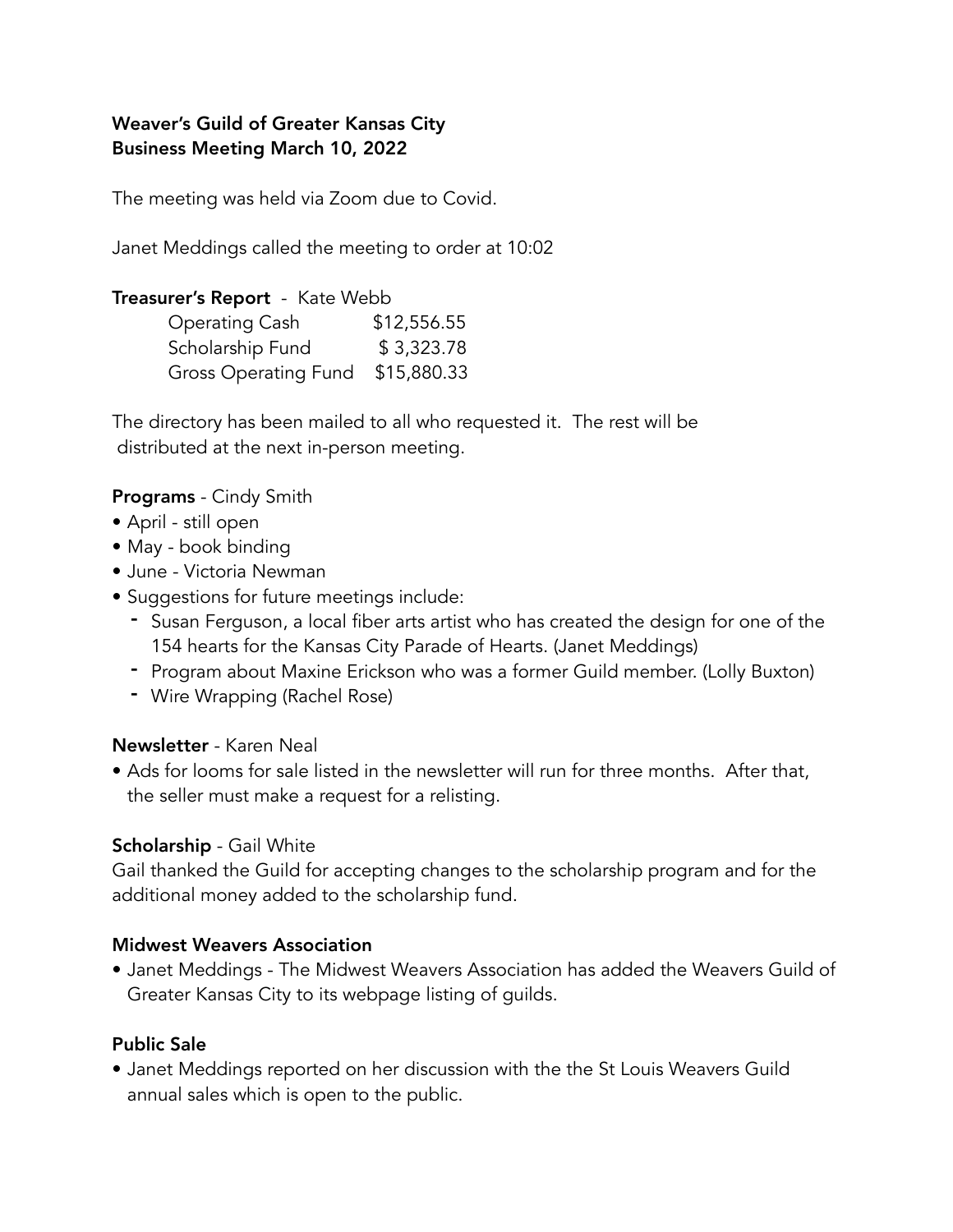- Members make their own financial transactions for items sold as opposed to having a central cashier.
- The Guild pays to rent a location but members can have a space free.
- There are no local weaving stores so this is a popular sale with about 50 public people attending.
- Several members had questions regarding sales tax remittance.
- A few individuals indicated that they enjoyed the swap and shop we had in a park that was open only to members. It was pointed out that many parks do not allow sales.
- The Farmer's Market was suggested as a potential partner for the sale.
- It was suggested that if we move forward, we need to have sufficient member commitment to make the effort worthwhile.
- Feeling there was enough interest, Janet asked for volunteers to form a committee to study the feasibility of a public sale. Vickie Raynes, Gail White and Rachel Rose volunteered.

## **Guests**

• Pat Knefel with the Kemper Museum and the Nelson Atkins Museum was a guest at the meeting today.

Felt Study Group meets at 10 AM on the fourth Thursday of every month at the home of Judy Santner.

**Treats** Abby Dearth, Lori Deason, and Gail White who were supposed to bring treats for the March meeting will now bring them in April.

## New Members

We have gained two new members so far this year and 26 during the past year.

## Younger Members

Janet addressed the problem of attracting new younger guild members, a problem that is felt by guilds nationwide. Many suggested that for the most part it is a time constraint issue. It was also suggested that podcasts and other ways of electronic communication is the preferred form of engagement by younger people.

## Bylaw Concerns

## 1. Diversity and Inclusion

• Janet suggested that we add a diversity and inclusion statement to our Bylaws. Having a statement could make more people feel welcome.